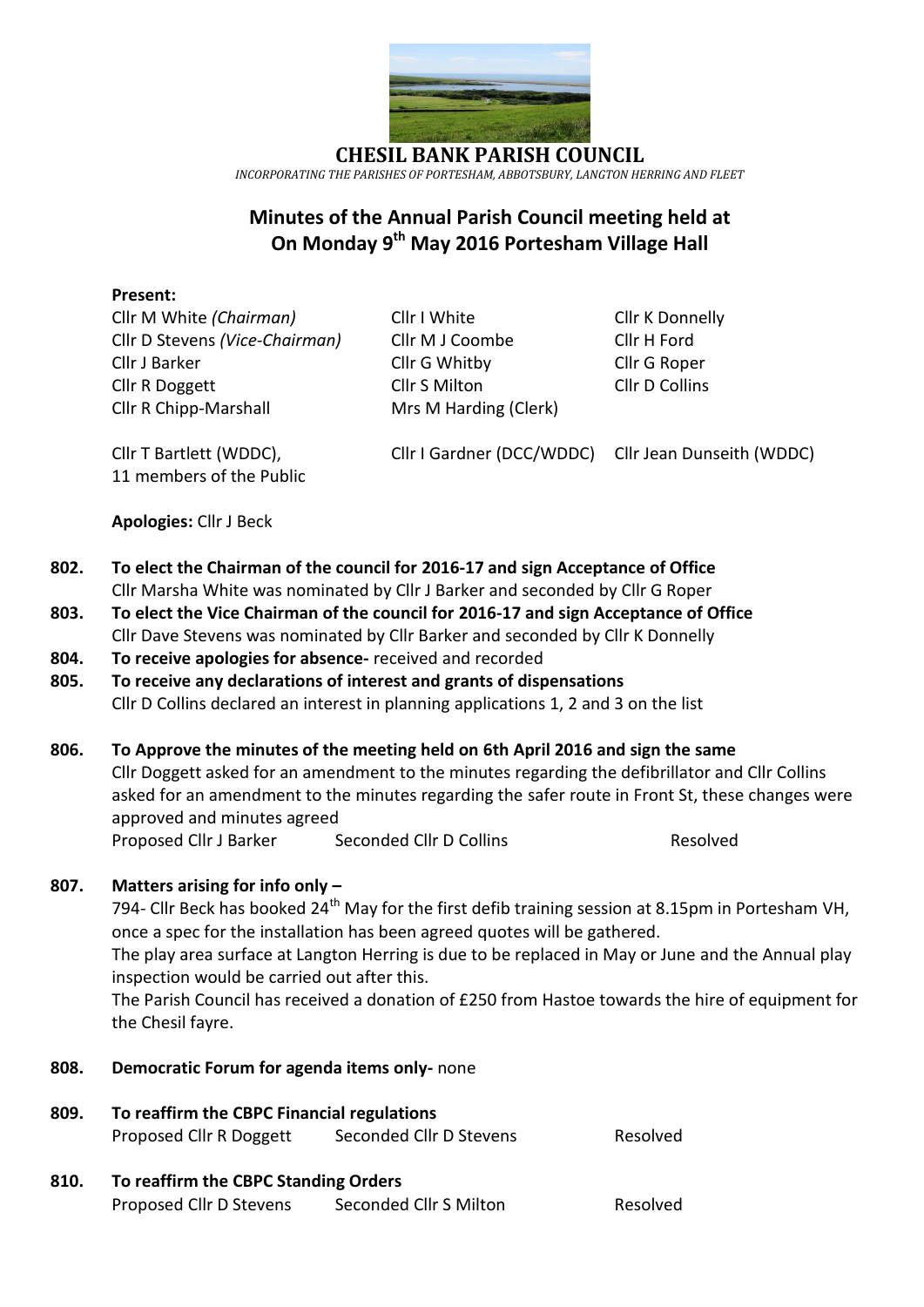## **CHESIL BANK PARISH COUNCIL**

*INCORPORATING THE PARISHES OF PORTESHAM, ABBOTSBURY, LANGTON HERRING AND FLEET*

### **811. To reaffirm the CBPC is eligible to use the "General Power of Competence"**

The Clerk explained that in order to be eligible the Council need to have 80% of Councillors elected or who stood for election and a qualified Clerk Proposed Cllr S Milton Seconded Cllr D Collins Resolved

**812. To appoint/reaffirm the area reps/working groups and members**

- **i. Emergency Planning:** Cllrs I White, R Doggett, D Stevens and J Beck
- **ii. Planning and development**: Cllrs R Doggett, J Coombe, K Donnelly and G Whitby
- **iii. Mobile and communications:** Since the masts are now in place and superfast is in most of the Parishes except Fleet, this group will meet if required
- **iv. Playing field and recreation including Allotment management:** M White, S Milton, D Stevens, I White, R Chipp Marshall, Geoff Haine and Michele Harding
- **v. Finance, Budget and Policies:** This will be the four Chairs of each of the Parishes
- **vi. Cemetery and Churchyard Representative (Portesham):** J Beck
- **vii. DAPTC area reps:** No one came forward Cllr M White will continue to be the contact
- **viii. ROW representatives for the parishes Abbotsbury-** Cllr Kevin Donnelly **Fleet-** Mrs Roxanne Dibben **Langton Herring**- Mr Martin Fielding **Portesham-** Cllr Marsha White, but all Portesham Cllrs walk the footpaths and report as required

### **813. Finance**

### **i. To consider the Annual Insurance 2015-16 (LTA until 2017)**

The Clerk explained that the Annual Insurance is due and the Council is in a Long term agreement until 2017. Also items have been added to the policy, Bier House Doors and Defibrillator, the Council approved premium at a cost of £403.10 Proposed Cllr R Doggett Seconded Cllr G Roper Resolved

## **ii. To approve sections 1 & 2 of the Annual Return 2016**

The Clerk had previously circulated the Annual return, the internal audit was complete the Clerk explained the process of external audit and public examination if requested, all financial information will be on the website shortly Proposed Cllr D Collins Seconded Cllr D Stevens Resolved

### **iii. To consider receipts and payments**

The full payments list and finance report was previously circulated to Council members, all payments have been authorised and paid in line with the necessary internal controls and contracts.

| <b>Receipts</b> |                         |         |
|-----------------|-------------------------|---------|
| <b>DCC</b>      | <b>Bier House Grant</b> | 1550.00 |
| <b>WDDC</b>     | Precept                 | 9500.00 |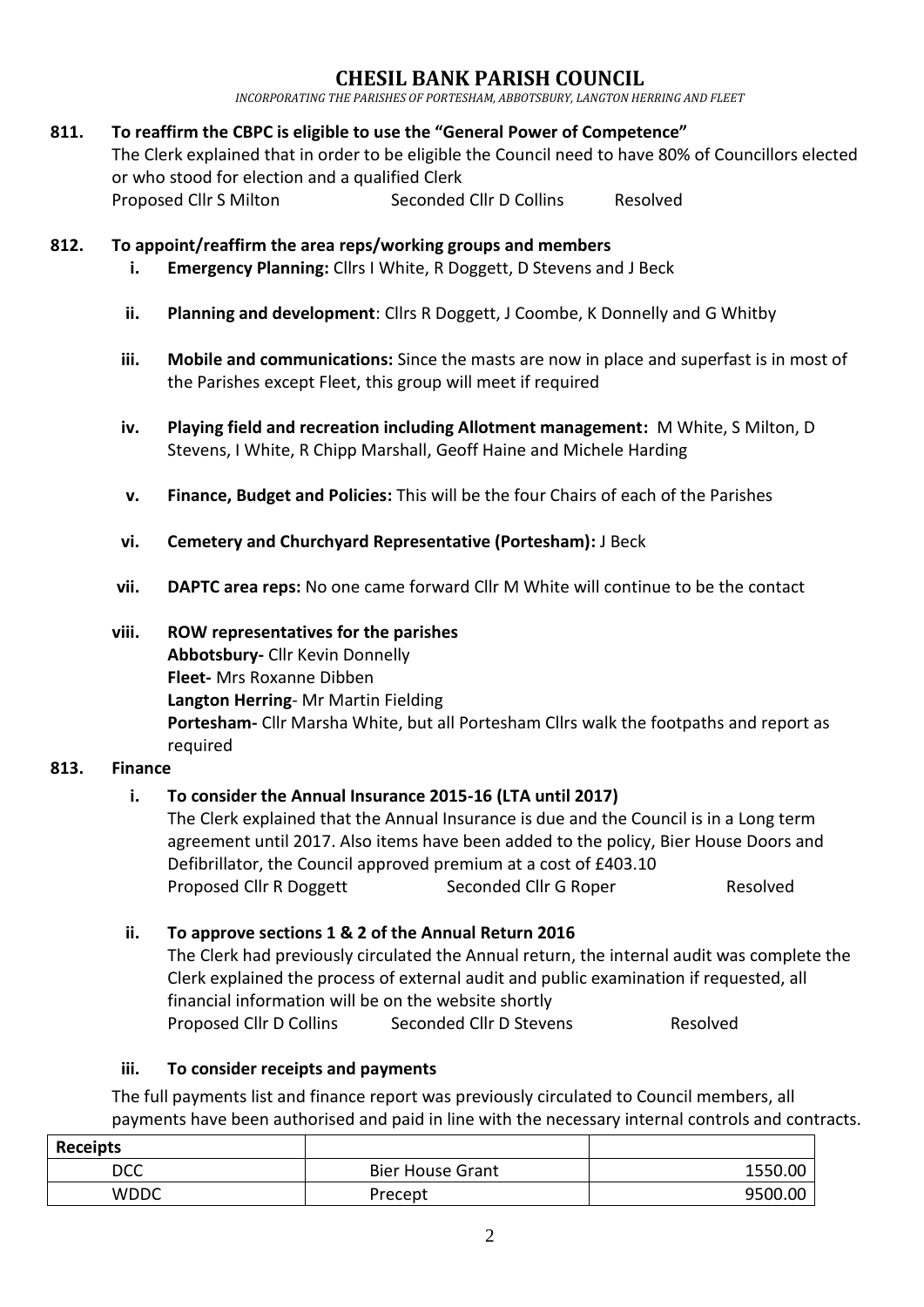## **CHESIL BANK PARISH COUNCIL**

*INCORPORATING THE PARISHES OF PORTESHAM, ABBOTSBURY, LANGTON HERRING AND FLEET*

| <b>Payments</b>               |                              |          |
|-------------------------------|------------------------------|----------|
| <b>Wessex Water</b>           | Cemetery water               | 35.75    |
| <b>HMRC</b>                   | <b>PAYE</b>                  | 14.01    |
| Gareth James                  | <b>Grass Contract</b>        | 284.70   |
| Martin Jolliffe               | <b>Cemetery Grass</b>        | 550.00   |
| W B Vincent                   | Abbotsbury Rec Ground        | 204.00   |
| Zurich                        | Annual Insurance             | 403.10   |
| <b>K</b> Sumner               | <b>Internal Audit</b>        | 60.00    |
| Portesham VH                  | Hall Hire                    | 24.00    |
| <b>Wessex Ground Services</b> | Playing field and Allotments | 201.50   |
| Proposed Cllr R Doggett       | Seconded Cllr G Roper        | Resolved |

Bank Balances as at the of April 2016 £33186.43

#### **814. Working Group reports:** None

## **815. To consider all planning applications in circulation**

- **i. WD/D/16/000776** 1 New Road Two storey rear extension
- **ii. WD/D/16/000805** BRAMDON LODGE, 3A BRAMDON LANE, PORTESHAM-Erect extension to North-East elevation
- **iii. WD/CA/16/00143** Former Olds Garage Site T1: Ash Reduce by 1-2m
- **iv. WD/D/16/000664** MOONFLEET MANOR HOTEL Introduction of new steel and timber flitch beam within 2nd floor zone to re-support significantly stressed floor beams, one of which has failed

Cllr Doggett asked about some of the existing planning applications that have as yet to be considered, it is believed that the application at the Chapel has been considered and approved at committee, the Clerk will follow up.

Cllr Whitby commented that he felt the PC are wasting their time commenting on applications and asked that a letter is written to the MP on this matter, Cllr Whitby will draft a letter Proposed Cllr G Whitby Seconded Cllr D Collins Resolved

## **v. To consider any other Planning or enforcement issues**

The Certificate of Lawfulness at Goalan, Fleet and Willow Barn, Portesham are still ongoing, the tables and Chairs outside the Ilchester causing an obstruction have been reported, the enforcement officer has this in hand. Cllr White reported possible further buildings that require investigation at the site below the scrap yard, this will be reported

## **816. To consider any Highways or ROW issues**

Cllr M White reported that rocky lane has now been resurfaced, Cllr Stevens reported 21 cars parked along West Street Abbotsbury and this is causing real traffic problems in the village, DCC highways officer has suggested that the PC put in a request for double yellow lines, the Clerk was asked to put this in motion.

Cllr Stevens reported pot holes on the road to East Bexington Farm. Cllr Donnelly reported that he had had a meeting with Ben Jones from Ilchester Estate regarding the footpath along Seaway lane and the repairs that are required, Cllr Donnelly had also reported this to Jill Exton of RoW. RoW has asked if the PC could make a donation towards the work, no costs have been received at this time.